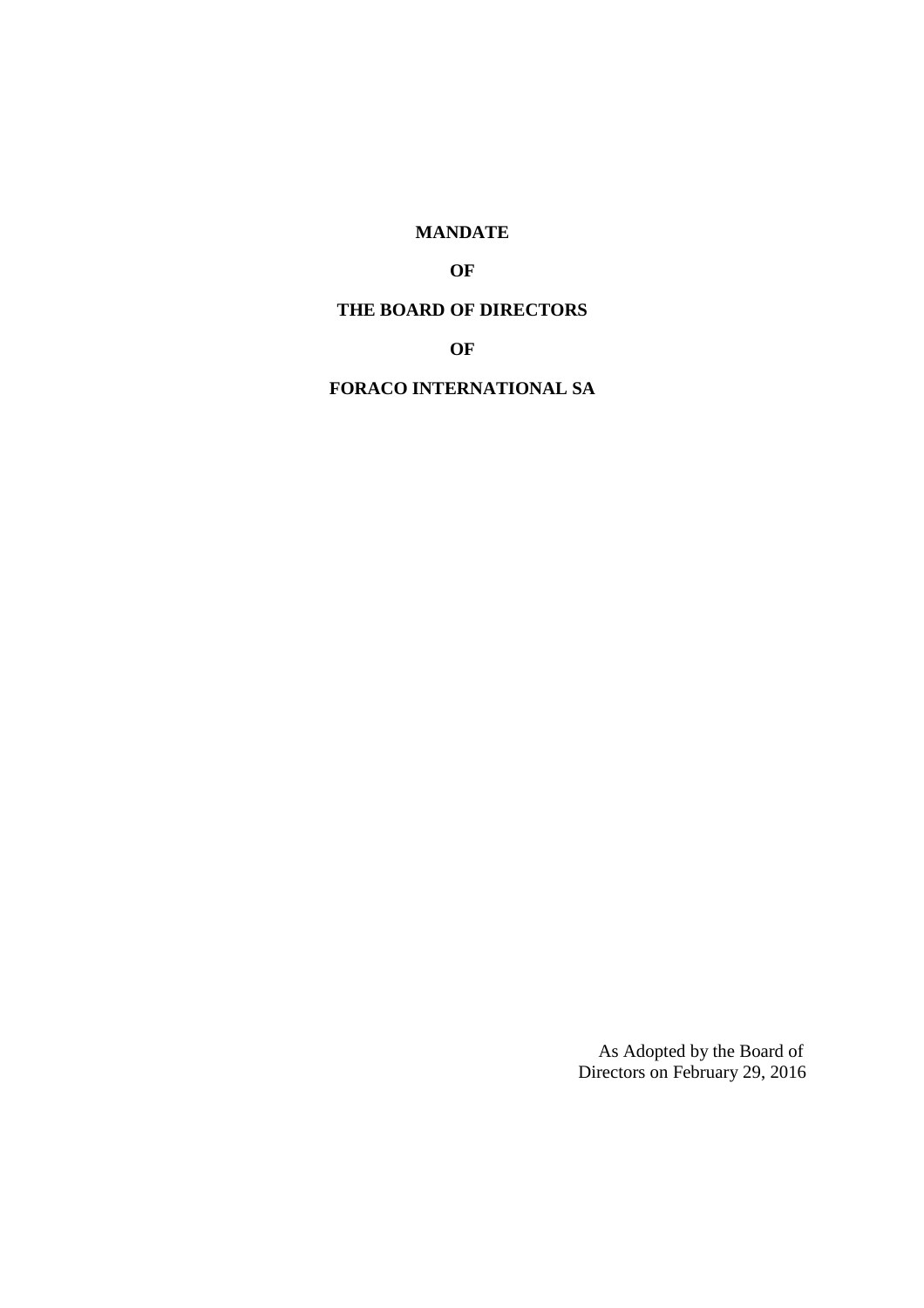## **FORACO INTERNATIONAL SA (the "Company")**

### **BOARD OF DIRECTORS MANDATE**

The Board of Directors (the "Board") is responsible for the stewardship of the Company must comply with all applicable laws and obligations imposed by the French Code de Commerce (the "Code") and the Company's constating documents. This requires the Board to oversee the conduct of the business and supervise management, which is responsible for the day-to-day conduct of the business. In case of discrepancy between the Company's constating documents and the Code, the latter shall prevail.

#### **Duties and Responsibilities**

The duties and responsibilities of the Board include:

## *Strategy and Planning*

- The Board is responsible for the adoption of a strategic planning process and the approval and review, at least annually in an all-day in person strategy session to review the Company's strategic business plan proposed by management, including a statement of the vision, mission and values, and to adopt such a plan with such changes as the Board deems appropriate. The plan and discussion, which should take into account, among other things, the opportunities and risks of the business, must be presented to the Board no later than 2 months prior to the fiscal year end as to provide enough time for management to resubmit and review the plan and incorporate a budget that takes into account the strategic objectives of the Company.
- To review and measure corporate performance against strategic plans, senior management objectives, financial plans and annual budgets.

#### *Business and Risk Management*

The Board is responsible for the identification of the principal risks of the Company's business and overseeing the implementation of appropriate systems to manage these risks.

## *Corporate Governance*

- The Board is responsible for monitoring the integrity of the Company's internal control and management information systems.
- The Board is responsible developing and periodically reviewing policies with respect to decisions and other matters requiring Board approval.
- The Board shall develop and periodically review policies and procedures for receiving shareholder feedback with respect to the affairs of the Company.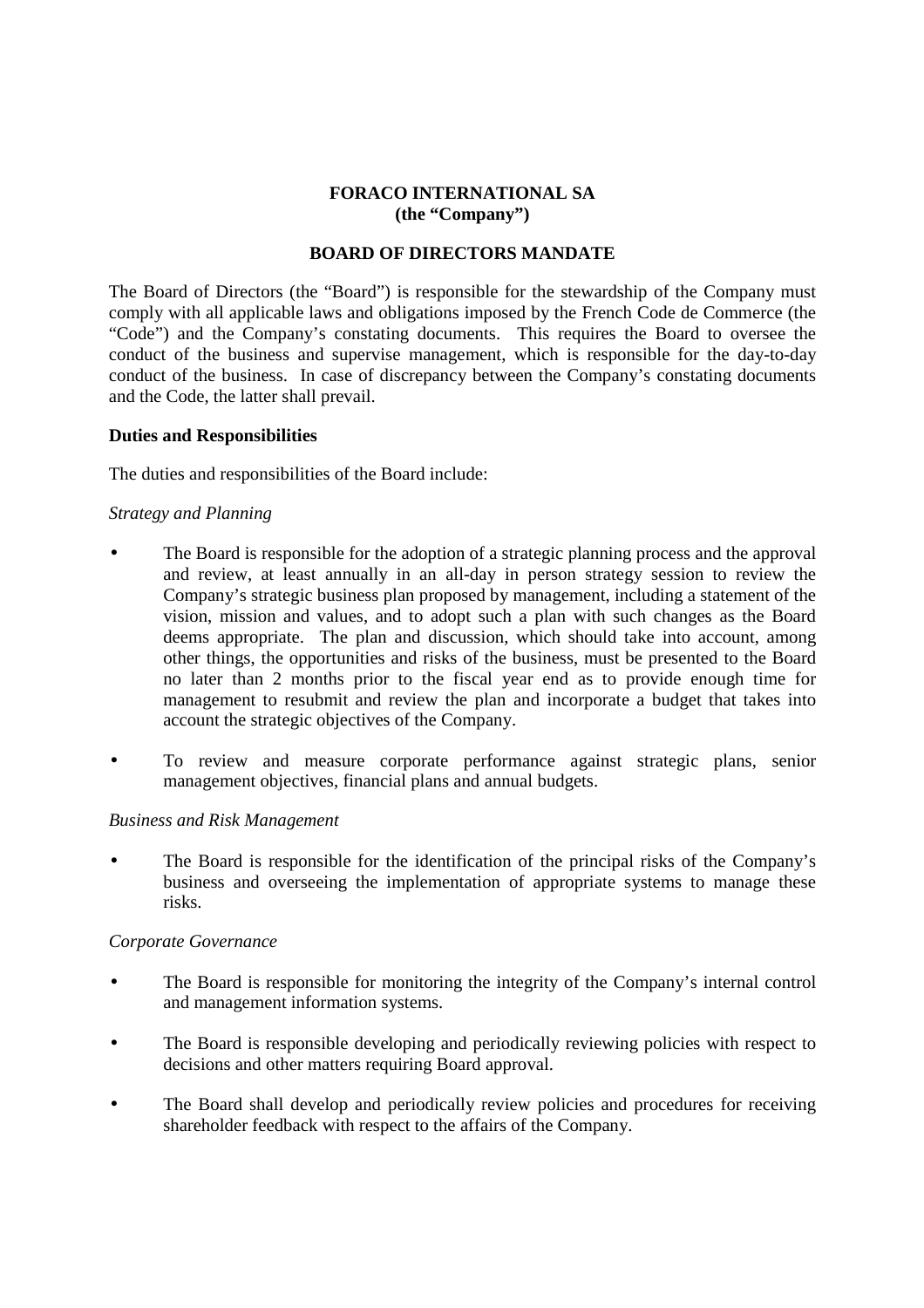The Board is responsible for developing and reviewing at least annually the corporate disclosure and trading policy for the Company that, among other things addresses how the Company interacts with analysts, investors, other key stakeholders and the public and contains measures for the Company to comply with its continuous and timely disclosure obligations and to avoid selective disclosure.

## *Management and Human Resources*

- The Board is responsible for succession planning, including appointing, training and monitoring senior management and, in particular, the CEO and the Vice-CEO.
- The Board is responsible for satisfying itself as to the integrity of the CEO, the Vice-CEO and other senior officers and that the CEO, the Vice-CEO and the other senior officers create a culture of integrity throughout the Company.
- The Board, together with the CEO the Vice-CEO and with the assistance of the Corporate Governance and Nominating Committee, shall develop clear position descriptions for the CEO and the Vice-CEO. The Board, together with the CEO and the Vice-CEO, shall also approve or develop the corporate objectives that the CEO and the Vice-CEO are responsible for meeting and the Board shall assess the CEO and the Vice-CEO against these objectives at least annually.

## *General Legal Obligations*

- The Board is responsible for acting in accordance with all applicable laws, the Company's constating documents and the Company's Director, Officer and Employee Code of Business Conduct and Ethics.
- The Board and each individual director is responsible for acting in accordance with the obligations imposed by the French Code de CommerceIn exercising their powers and discharging their duties, each director shall:
	- (a) act honestly and in good faith with a view to the best interests of the Company;
	- (b) exercise the care, diligence and skill that a reasonably prudent person would exercise in comparable circumstances;
	- (c) exercise independent judgement regardless of the existence of relationships or interests which could interfere with the exercise of independent judgement; and
	- (d) (i) disclose to the Company, in writing or by having it entered in the minutes of meetings of directors, the nature and extent of any interest that the director has in a material contract or material transaction, whether made or proposed, with the Company if the director is a party to the contract or transaction, is a director or officer, or an individual acting in a similar capacity, of a party to the contract or transaction, or, has a material interest in a party to the contract or transaction; and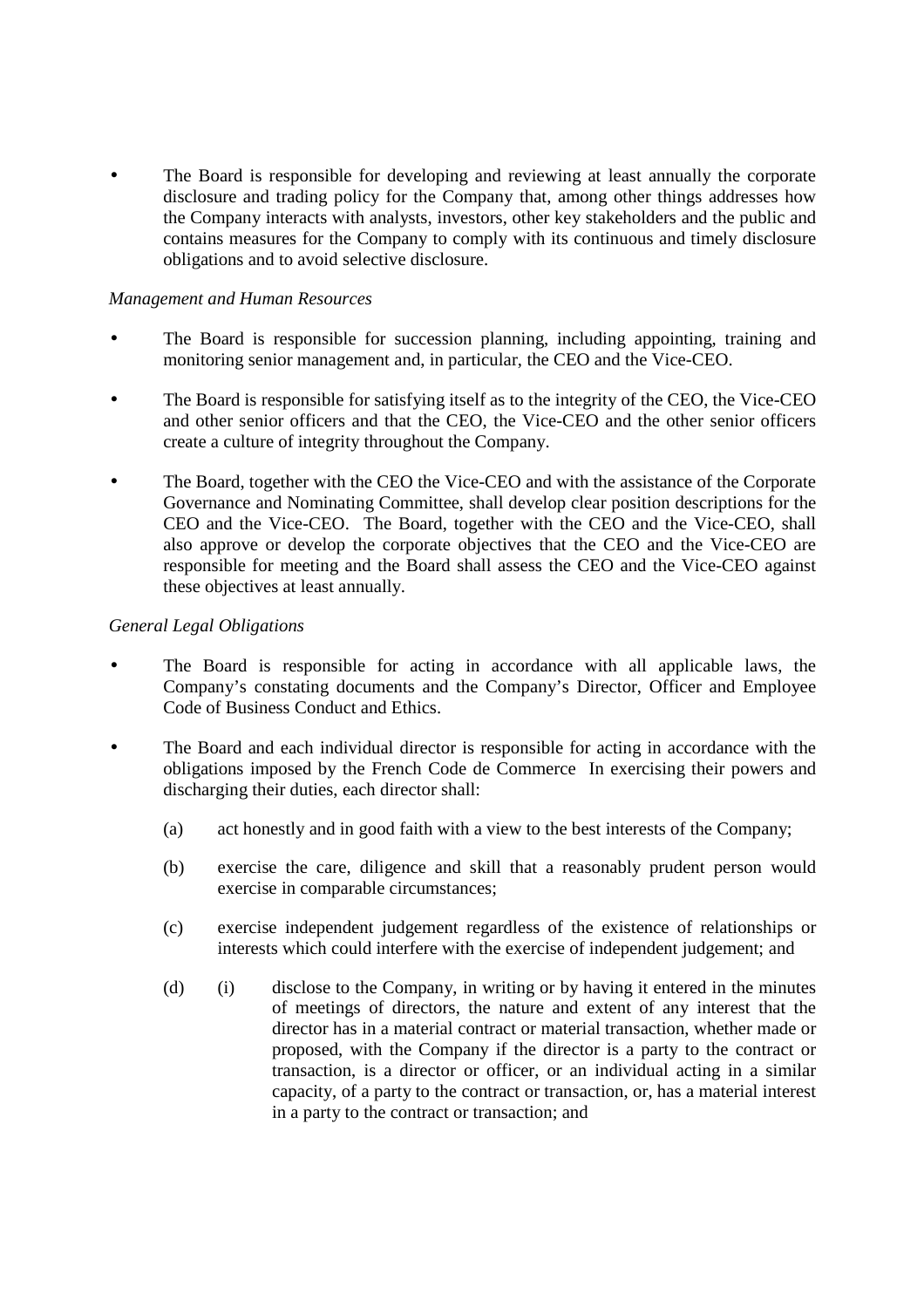- (ii) such director shall refrain from voting on any resolution to approve such contract or transaction unless it relates to the directors' remuneration in that capacity, is for the directors' indemnity or insurance or is a contract or transaction with an affiliate; and
- (e) demonstrate a willingness to listen as well as to communicate their opinions, openly and in a respectful manner.

## *Committees and Committee Charters*

- The Board shall establish an Audit Committee, a Corporate Governance and Nominating Committee and a Compensation Committee, and may establish such other committee as it deems necessary or desirable to assist in the fulfillment of its duties and responsibilities with such charters as the Board may determine, and may delegate from time to time such committees or other persons any of the Board's responsibilities that lawfully may be delegated. The Board shall determine whether directors satisfy the requirements for membership on each such committee.
- The matters to be delegated to committees of the Board and the charters of such committees are to be assessed annually or more frequently, as circumstances require. From time to time the Board may create an ad hoc committee to examine specific issues on behalf of the Board.

#### **Composition**

- From time to time the Board or an appropriate committee of the Board shall review the size of the Board to ensure that the size facilitates effective decision-making.
- The Board shall be composed of a majority of directors who qualify as "independent" directors under applicable securities laws and applicable stock exchange rules. The determination of whether an individual director is independent is the responsibility of the Board.
- The Board shall appoint a Chair, and the Chair is not independent, a "Lead Director" who meets the independence requirements set forth above.
- The election of directors is by the shareholders. The Board shall propose, upon recommendation by its Corporate Governance and Nominating Committee, nominees to the Board for election by shareholders at the Corporation's annual meeting of shareholders.
- If at any time the Company has a significant shareholder, meaning a shareholder with the ability to exercise a majority of the votes for the election of the Board, the Board will include a number of directors who do not have interests in or relationships with either the Company or the significant shareholder and who fairly reflects the investment in the Company by shareholders other than the significant shareholder.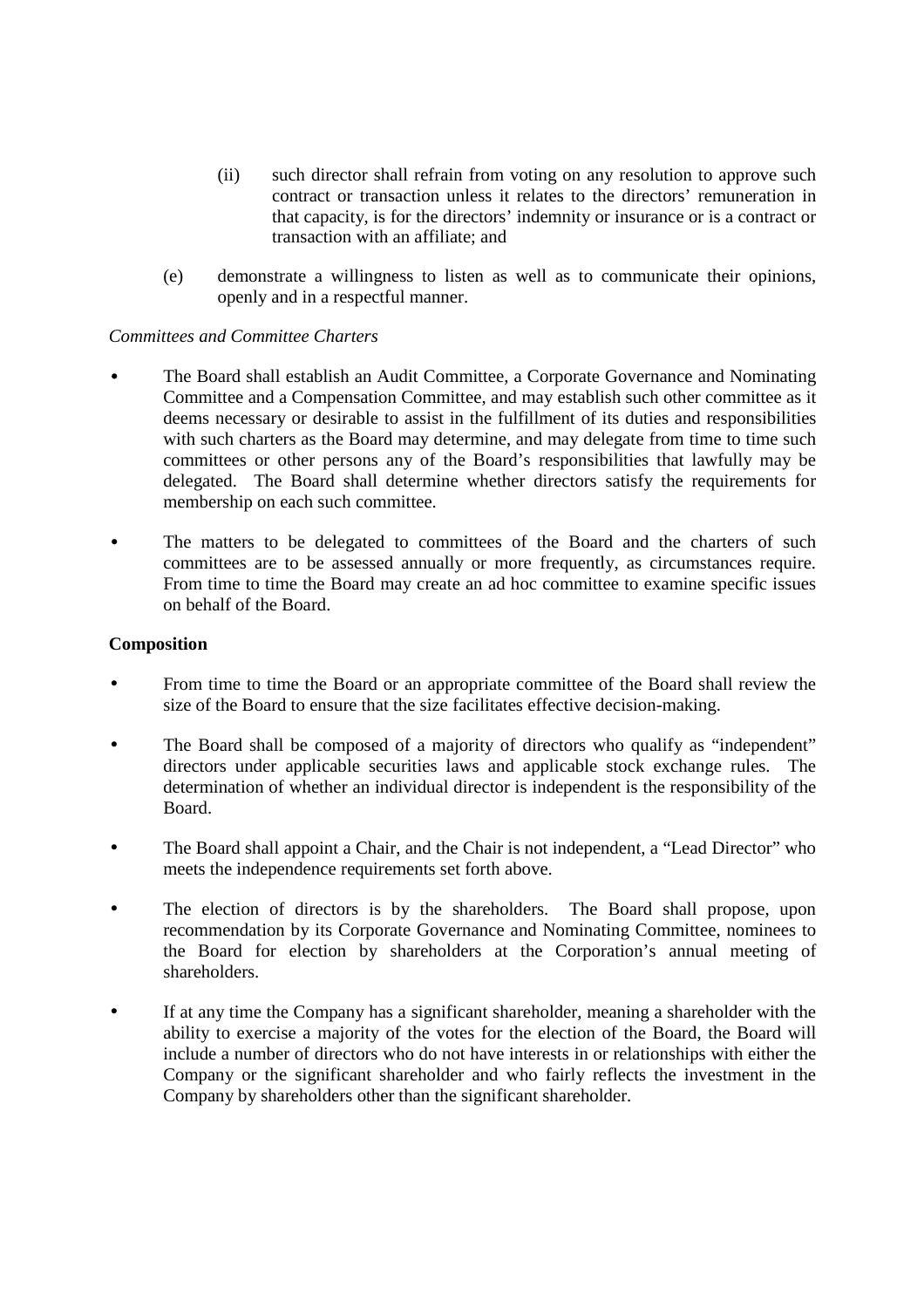- The Board should, as a whole, have the following competencies and skills:
	- (a) knowledge of the drilling industry and knowledge of current corporate governance guidelines under applicable securities laws and stock exchange rules;
	- (b) technical knowledge sufficient to understand the challenges and risks associated with the development of the Company's services; and
	- (c) financial and accounting expertise.

## **Expectations of a Director**

- All directors are expected to maintain a high attendance record at meetings of the Board (including in-camera meetings) and meetings for the committees of which they are members. Directors are expected to participate on committees of the Board and become familiar with the charters for each committee.
- All directors are expected to prepare in advance of the meetings of the Board and its committees in order to fully and frankly participate in the deliberations of the Board and its committees with the intent to make informed decisions.
- All directors are expected to be knowledgeable about the Company's operations, activities and industry and to gain and maintain a reasonable understanding of the current regulatory, legislative, business, social and political environments within which the Company operates.
- Each director should, when considering membership of another board or committee, make every effort to ensure that such membership will not impair the director's time and availability for his or her commitment to the Company. Directors should advise the Chair of the Corporate Governance and Nominating Committee prior to accepting membership on any other public company board of directors.

## **Procedures to Ensure Effective Operation**

- If the Chair of the Board is not a member of management, the Chair shall be responsible for overseeing that the Board discharges its responsibilities. If the Chair is a member of management, responsibility for overseeing that the Board discharges its responsibility shall be assigned to the Lead Director.
- The Board may invite such officers and employees of the Company and such other advisors as it may see fit from time to time to attend meetings of the Board and participate in the discussion of any matter.
- The independent directors will meet after each regularly scheduled meeting of the Board, or when otherwise deemed necessary, without any member of the Company's management present for the purposes of evaluating the Company's senior management and discussing such other matters as may be appropriate.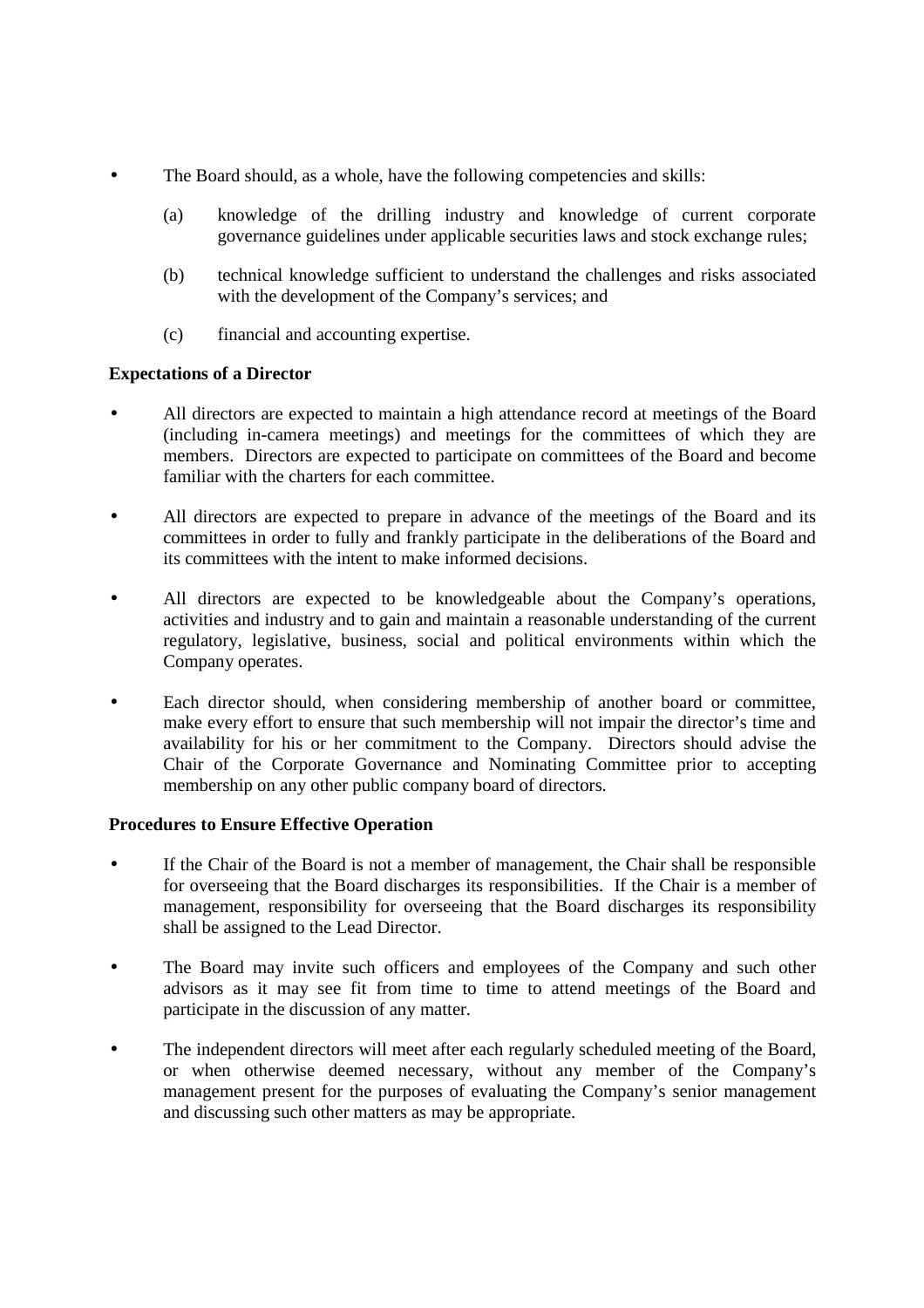- The Board has complete access to the Company's management. The Board shall require timely and accurate reporting from management and shall regularly review the quality of management's reports.
- An individual director may engage an external adviser at the expense of the Company in appropriate circumstances. Such engagement is subject to the approval of the Corporate Governance and Nominating Committee.
- The Board shall provide an orientation and education program for new recruits to the Board as well as continuing education on topics relevant to all directors.
- The Board requires management to run the day-to-day operations of the Company, including internal controls and disclosure controls and procedures.
- The Board sets appropriate limits on management's authority. Accordingly, the following decisions require the approval of the Board:
	- (a) the approval of the annual and quarterly (unless delegated to the Audit Committee) financial statements;
	- (b) the approval of the annual budget;
	- (c) any equity or debt financing, other than debt incurred in the ordinary course of business;
	- (d) the acquisition or disposition of material assets (including intellectual property and fixed assets) outside of the ordinary course of business;
	- (e) payment of dividends;
	- (f) proxy solicitation material;
	- (g) projected issuances of securities from treasury by the Company as well as any projected redemption of such securities;
	- (h) any material change to the business of the Company;
	- (i) the appointment of members on any committee of the Board;
	- (j) capital expenditures in excess of  $\epsilon$ 1,000,000 outside of the annual budget;
	- (k) entering into any professional engagements where the fee is likely to exceed €300,000 outside of the annual budget.
	- (l) entering into any arrangements with banks or other financial institutions relative to borrowing (either on a term or revolving basis) of amounts in excess of  $\epsilon$ 1,000,000 outside the annual budget: